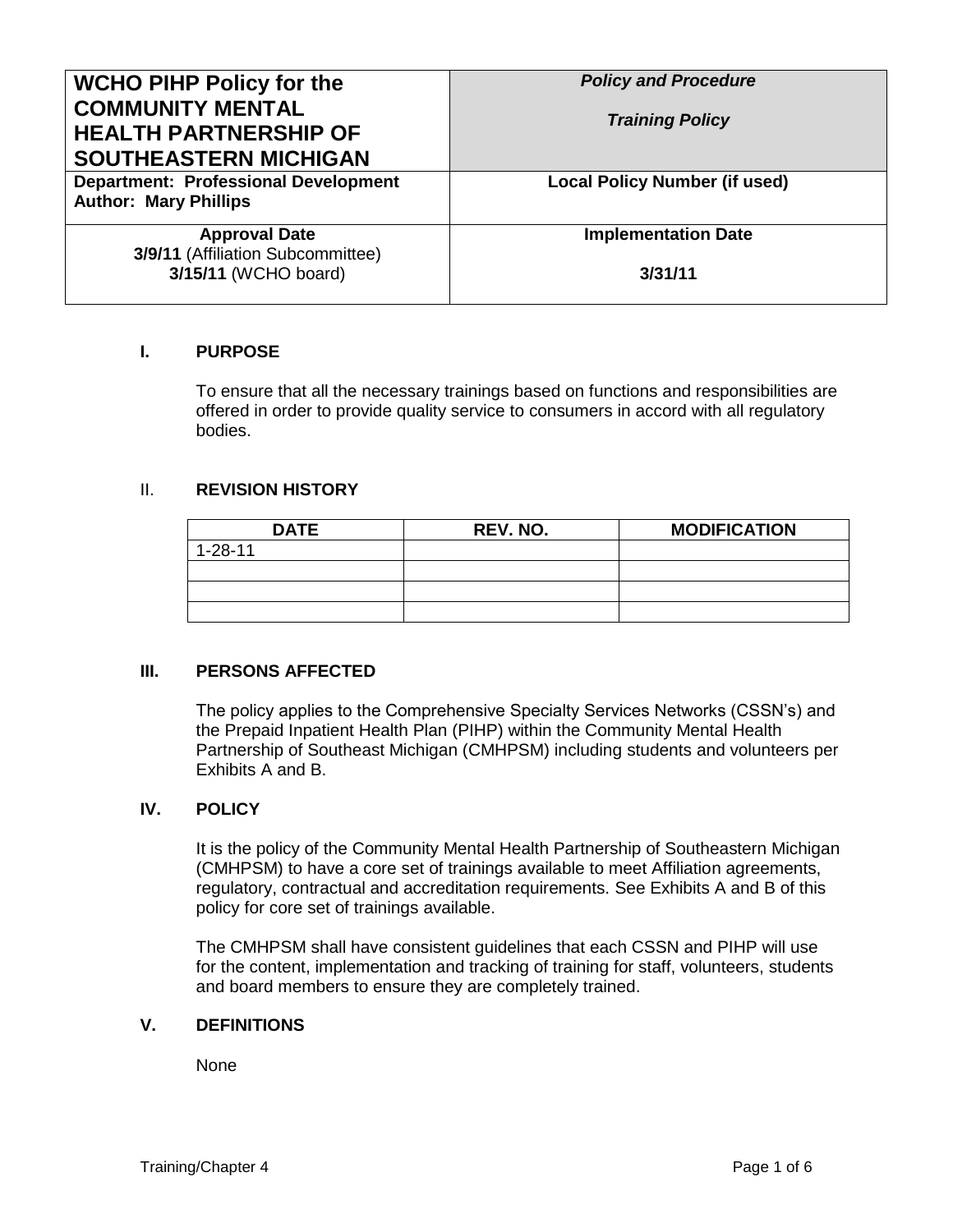### **VI. RESPONSIBILITIES**

All staff referenced in the Persons Affected section are responsible for obtaining all required training within the mandated timelines.

### **VII. STANDARDS**

- A. Where applicable, more than one version of each training topic may be developed to meet the needs of different staff groups, e.g. administrative vs. clinical staff.
- B. Staff, volunteers, students and board members may attend trainings offered by any CMHPSM Affiliate partner in order to meet time frame requirements.
- C. The CSSNs and PIHP may adjust the timeframes for the initial training to be more conservative but shall not exceed the stated timeframe.
- D. The Affiliation Professional Development Committee (PDC) shall be responsible for the review and approval of changes to Exhibits A and B.
- E. Trainers are responsible for distributing and collecting course evaluations and using that data for performance improvement purposes.
- F. Each CMHPSM affiliate will track the implementation of required trainings for all staff, volunteers, students in the following areas:
	- Completion of initial training per time frames.  $\bullet$
	- Completion of refresher training per time frames.
	- Identification of individual staff that are out of compliance, and supervisory notification.
- G. Each CMHPSM Affiliate will develop a plan to ensure that all board members have received the appropriate trainings per Exhibits A and B, according to local practice.
- H. Exhibit A of this policy identifies the core set of training topics covered, the staff, volunteers, students and board members to whom the training requirement pertains, time frames for the initial training of new staff, volunteers, students and board members and time frames for the refresher training.
- I. Exhibit B of this policy identifies the training competencies for staff based on job description or local practice.

### **VIII. EXHIBITS**

A. Affiliation Training Requirements

B. Affiliation Staff Specialized Training Based on Job Description or Local Practice

### **IX. REFERENCES**

| <b>Reference:</b>                                | <b>Check</b><br>if<br>applies: | <b>Standard Numbers:</b> |
|--------------------------------------------------|--------------------------------|--------------------------|
| 42 CFR Parts 400 et al. (Balanced Budget<br>Act) | X                              |                          |
| 45 CFR Parts 160 & 164 (HIPAA)                   | Х                              |                          |
| Michigan Mental Health Code Act 258 of 1974      | x                              |                          |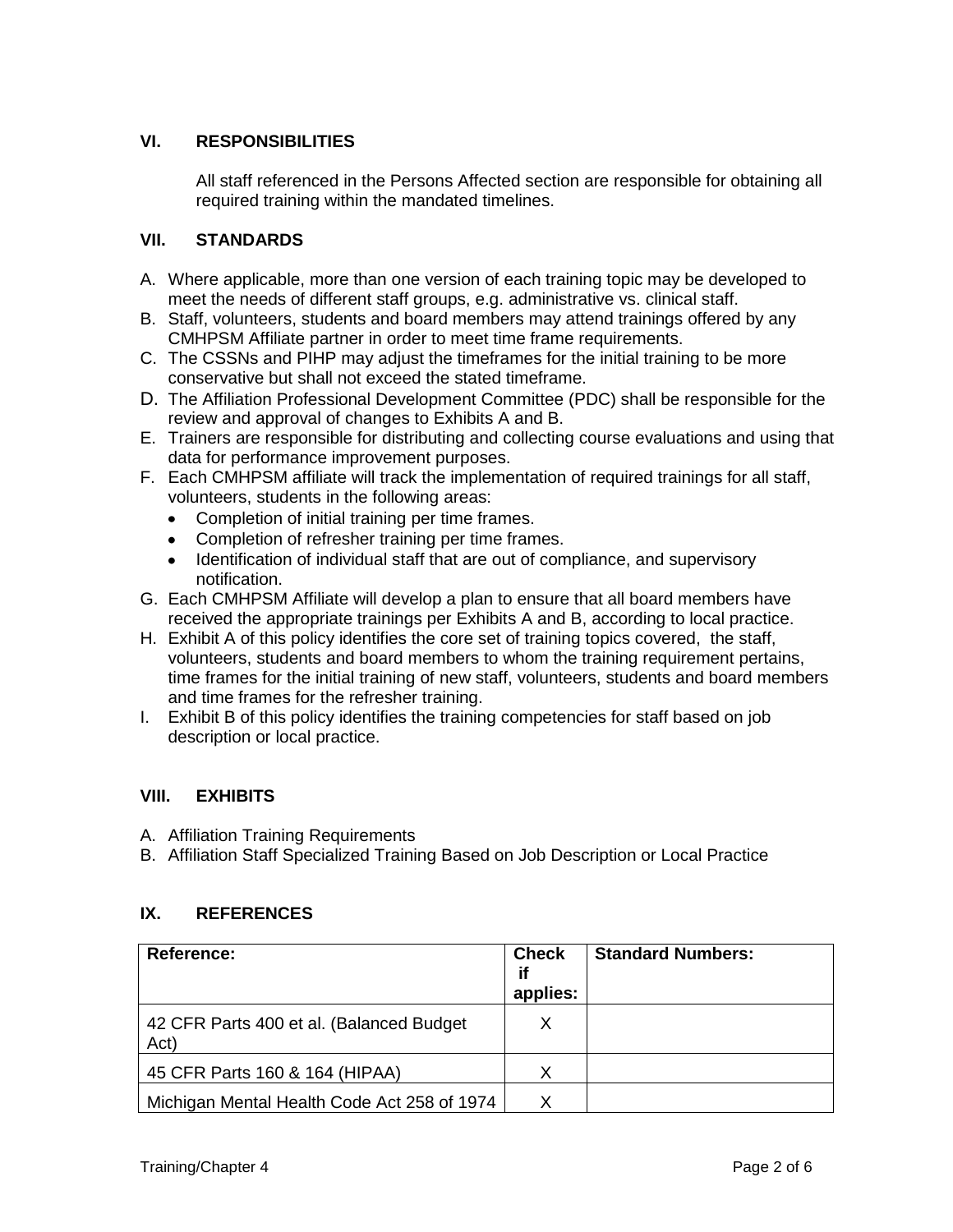| Joint Commission- Behavioral Health<br>Standards |  |
|--------------------------------------------------|--|
| <b>MDCH Medicaid Contract</b>                    |  |
| Michigan Medicaid Provider Manual                |  |
| Public Health Act 125                            |  |

# **X. PROCEDURES**

None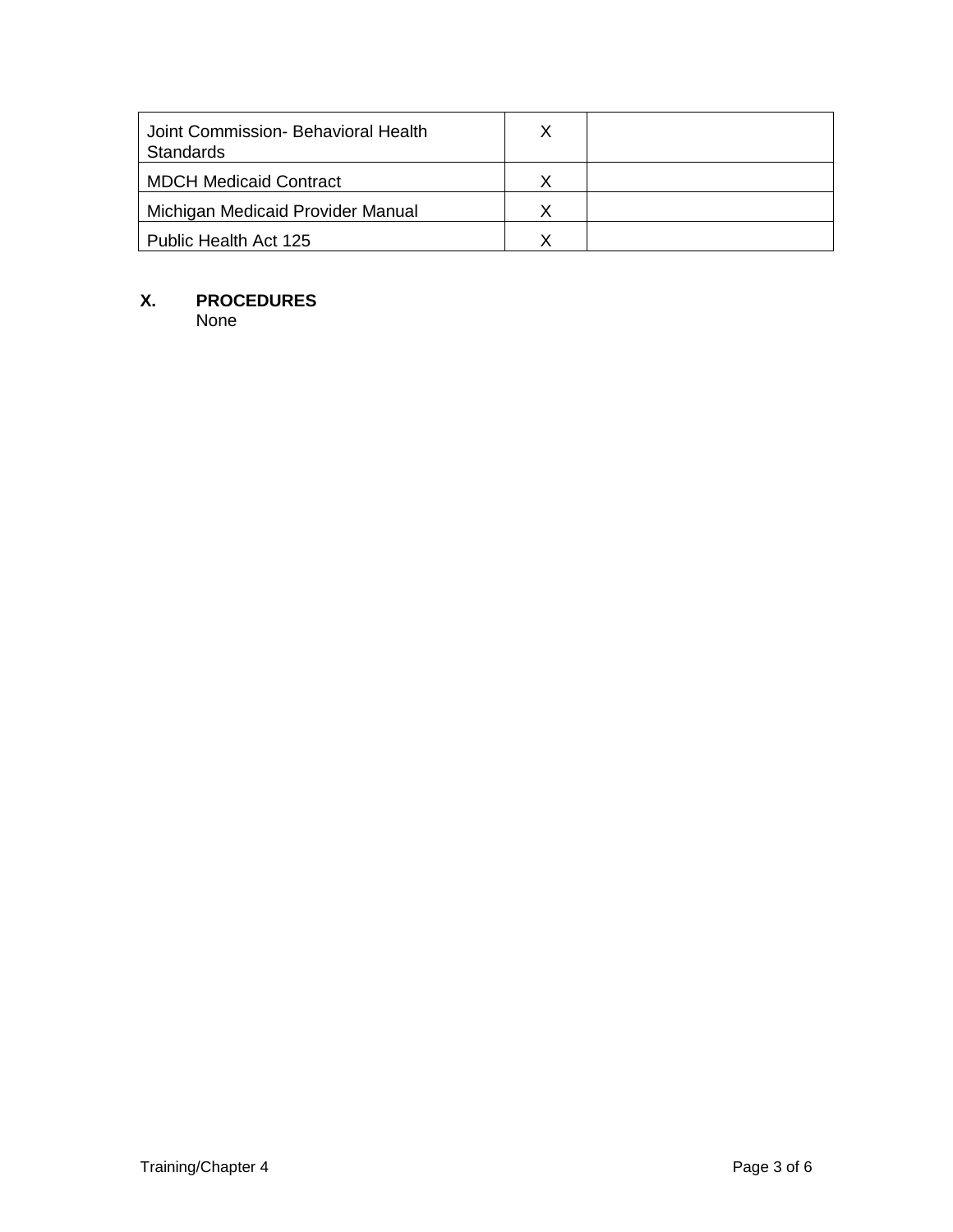## **Exhibit A: Affiliation Staff Training Requirements**

| Topic                                                                                                                                                                         | Applies To:                                                                | <b>Initial Training Refresher</b> |                                                               | Mandated By                                               |
|-------------------------------------------------------------------------------------------------------------------------------------------------------------------------------|----------------------------------------------------------------------------|-----------------------------------|---------------------------------------------------------------|-----------------------------------------------------------|
| <b>Person Centered</b><br>Planning (PCP)<br>training for<br>1.<br>facilitators or<br>training for non-<br>2.<br>facilitators (posted<br>on Affiliation<br>Website)            | All staff<br><b>Executive team</b><br><b>Student Interns</b><br>Volunteers | 30 days                           | Annually<br>for<br>clinical<br>staff<br>Optional<br>for other | <b>DCH</b><br>MH Code                                     |
| <b>Recipient Rights</b>                                                                                                                                                       | All staff<br><b>Executive team</b><br><b>Student Interns</b><br>Volunteers | 30 days                           | 2 years                                                       | MH Code<br>Joint<br>Commission<br>Affiliation             |
| Due Process (Grievance<br>& Appeals)<br>Training for<br>1.<br>clinical staff or<br>Training for non<br>2.<br>- clinical staff<br>(posted on<br><b>Affiliation</b><br>Website) | All staff<br><b>Executive team</b><br><b>Student Interns</b><br>Volunteers | 90 days                           | 2 years for<br>clinical staff<br>Optional for<br>others       | Affiliation                                               |
| <b>Cultural Competency</b>                                                                                                                                                    | All staff<br><b>Executive team</b><br><b>Student Interns</b>               | 1 year                            | As needed*                                                    | <b>DCH</b><br><b>BBA</b>                                  |
| <b>Limited English</b><br>Proficiency (LEP)                                                                                                                                   | All staff<br><b>Executive team</b><br><b>Student Interns</b>               | 1 year                            | As needed*                                                    | <b>DCH</b><br><b>BBA</b>                                  |
| Comprehensive Health &<br>Safety (includes<br>universal precautions,<br>infection control,<br>workplace safety)                                                               | All staff<br>Executive team<br><b>Student Interns</b><br>Volunteers        | 60 days                           | Annually                                                      | Medicaid<br><b>Provider Manual</b><br>Joint<br>Commission |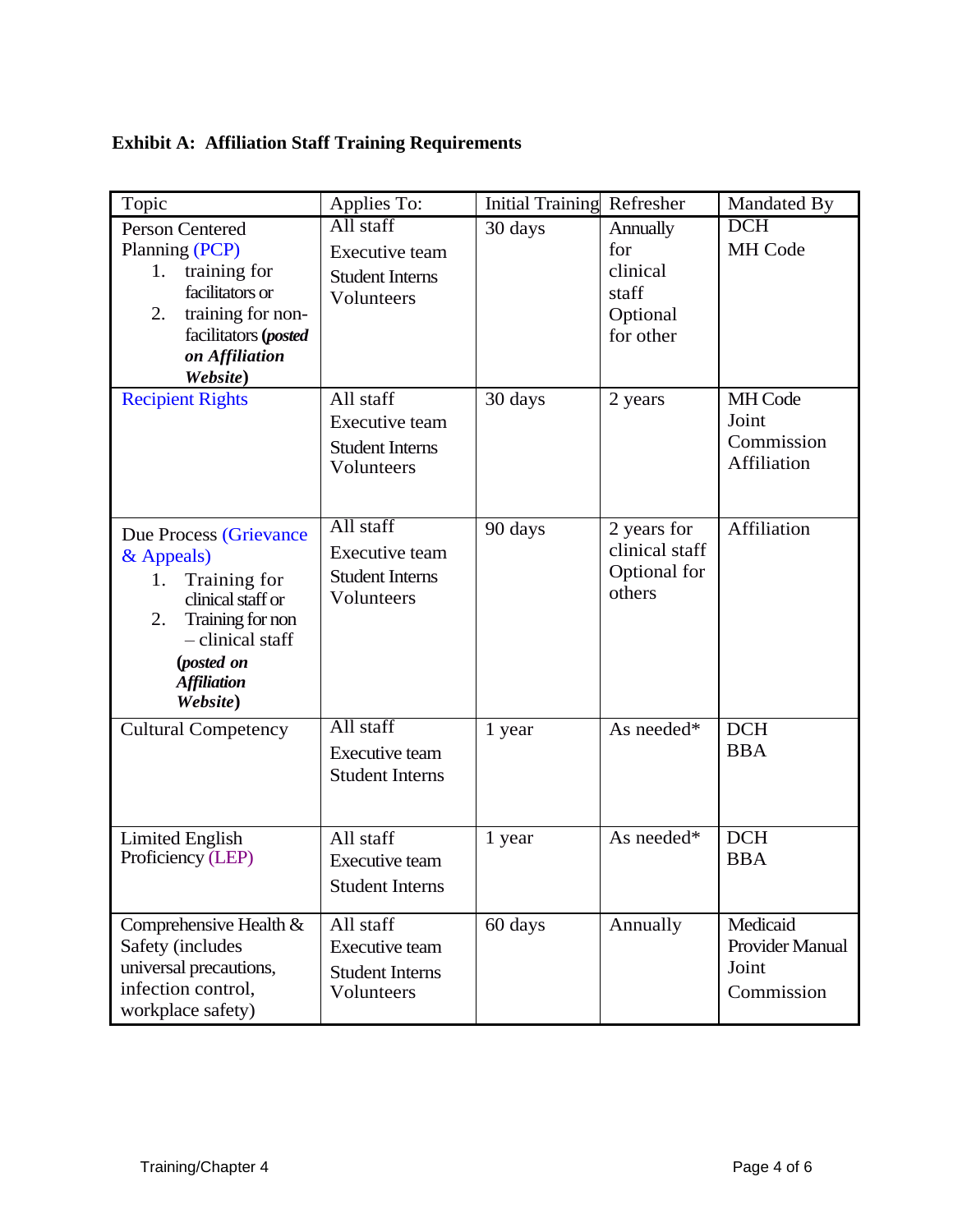# **Exhibit A continued**

| Topic                                                                                          | Applies To:                                                          | <b>Initial Training</b>                                                                                                         | Refresher                                                        | Mandated by                                                                                                                                |
|------------------------------------------------------------------------------------------------|----------------------------------------------------------------------|---------------------------------------------------------------------------------------------------------------------------------|------------------------------------------------------------------|--------------------------------------------------------------------------------------------------------------------------------------------|
| Ethics                                                                                         | All staff<br>Executive team                                          | 1 year                                                                                                                          | As needed*                                                       | <b>Affiliation</b>                                                                                                                         |
| <b>Customer Service/Anti</b><br>Stigma                                                         | Customer<br><b>Services Staff</b><br>Recommended<br>for all staff    | 1 year                                                                                                                          | Yearly for<br>Customer<br><b>Services</b><br>staff<br>As needed* | <b>MDCH</b><br>Affiliation                                                                                                                 |
| PI-Quality<br>Improvement / Learning<br>Organization                                           | All staff<br><b>Executive team</b>                                   | Learning<br>Organization<br>principles<br>imbedded in<br>affiliation staff<br>workgroups<br>PI liaisons will<br>teach new staff | As needed*                                                       | Affiliation                                                                                                                                |
| <b>Training Toolbox</b>                                                                        | Group home staff<br>Direct care staff<br>Direct operated<br>programs | Prior to<br>working<br>independently<br>w/consumer                                                                              | Per<br>licensing                                                 | Licensing<br><b>DCH</b>                                                                                                                    |
| First Aid & CPR                                                                                | Direct care staff<br>Optional for<br>others                          | Prior to<br>working<br>independently<br>w/consumer                                                                              | Per<br>certificate                                               | Joint<br>Commission<br>Medicaid<br>Provider<br>Manual                                                                                      |
| <b>Behavior Treatment</b>                                                                      | Implementers of<br>plan                                              | Prior to<br>working<br>independently<br>w/consumer                                                                              | Per PCP                                                          | <b>DCH</b>                                                                                                                                 |
| Med Administration<br>(posted on Affiliation<br>Website)                                       | If part of<br>job duties                                             | Prior to<br>working<br>independently<br>w/consumer                                                                              | 3 years or as DCH,<br>needed*                                    | <b>MHCR</b><br>Medicaid<br>Provider<br>Manual                                                                                              |
| Corporate<br>Compliance and<br>Medicaid Integrity<br><i>(posted on Affiliation</i><br>Website) | All staff                                                            | When hired                                                                                                                      | As needed*                                                       | <b>DRA</b><br>Health Care and<br>Education<br>Reconciliation<br>Act of 2010<br>Patient<br>Protection and<br>Affordable Care<br>Act of 2010 |